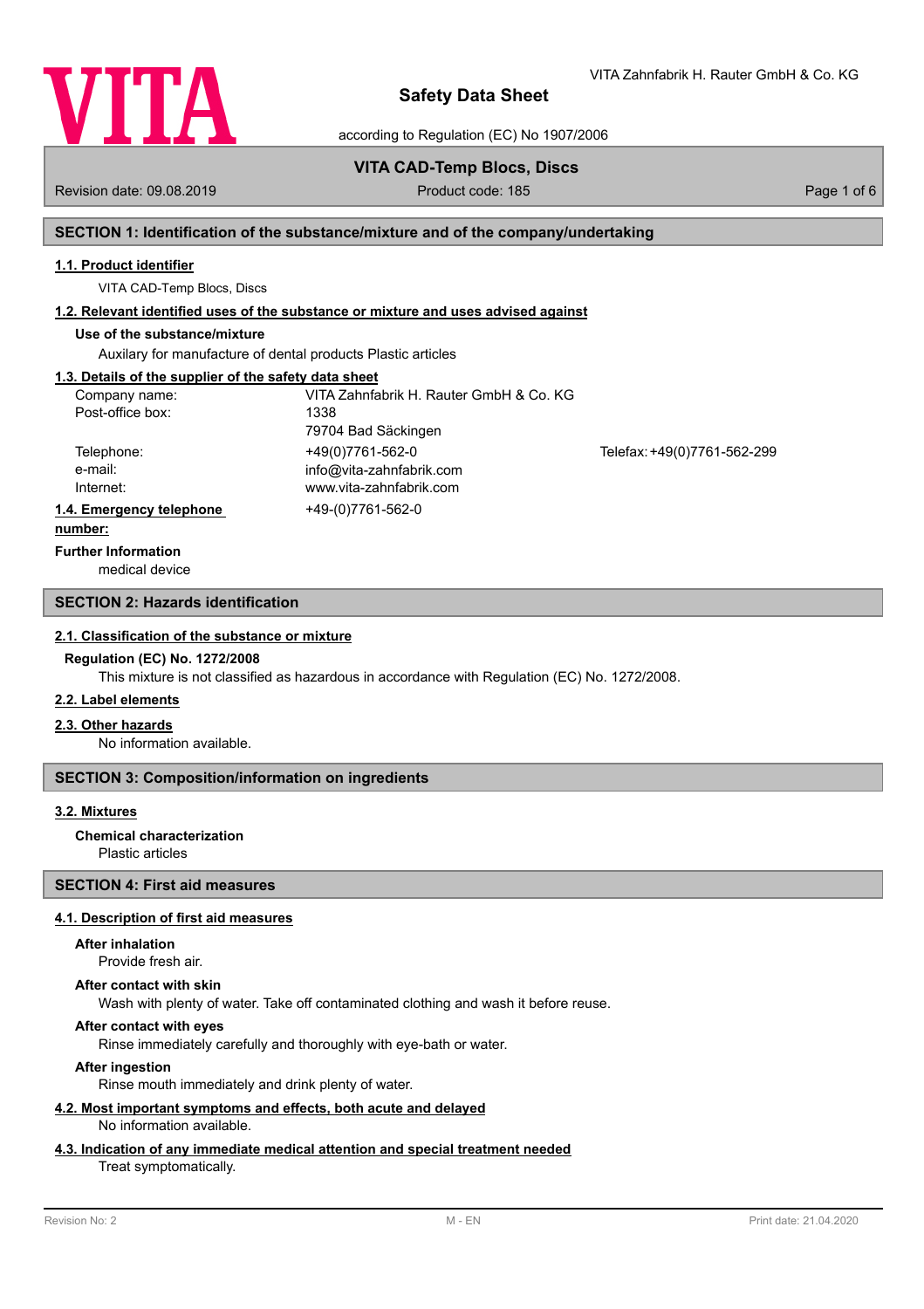

according to Regulation (EC) No 1907/2006

# **VITA CAD-Temp Blocs, Discs**

Revision date: 09.08.2019 **Product code: 185** Page 2 of 6

### **SECTION 5: Firefighting measures**

## **5.1. Extinguishing media**

## **Suitable extinguishing media**

Co-ordinate fire-fighting measures to the fire surroundings.

#### **5.2. Special hazards arising from the substance or mixture** Non-flammable.

### **5.3. Advice for firefighters**

In case of fire: Wear self-contained breathing apparatus.

## **SECTION 6: Accidental release measures**

## **6.1. Personal precautions, protective equipment and emergency procedures**

Avoid dust formation. Do not breathe dust.

## **6.2. Environmental precautions**

No special environmental measures are necessary. Clean contaminated articles and floor according to the environmental legislation.

### **6.3. Methods and material for containment and cleaning up**

Take up mechanically. Treat the recovered material as prescribed in the section on waste disposal.

#### **6.4. Reference to other sections**

Safe handling: see section 7 Personal protection equipment: see section 8 Disposal: see section 13

## **SECTION 7: Handling and storage**

## **7.1. Precautions for safe handling**

#### **Advice on safe handling**

No special measures are necessary.

#### **Advice on protection against fire and explosion**

No special fire protection measures are necessary.

#### **7.2. Conditions for safe storage, including any incompatibilities**

## **Requirements for storage rooms and vessels**

Keep container tightly closed.

#### **Hints on joint storage**

No special measures are necessary.

## **7.3. Specific end use(s)**

Auxilary for manufacture of dental products Plastic articles

#### **SECTION 8: Exposure controls/personal protection**

### **8.1. Control parameters**

#### **8.2. Exposure controls**

#### **Protective and hygiene measures**

Take off contaminated clothing. Wash hands before breaks and after work. When using do not eat, drink, smoke, sniff.

#### **Eye/face protection**

Wear eye protection/face protection.

## **Hand protection**

When handling with chemical substances, protective gloves must be worn with the CE-label including the four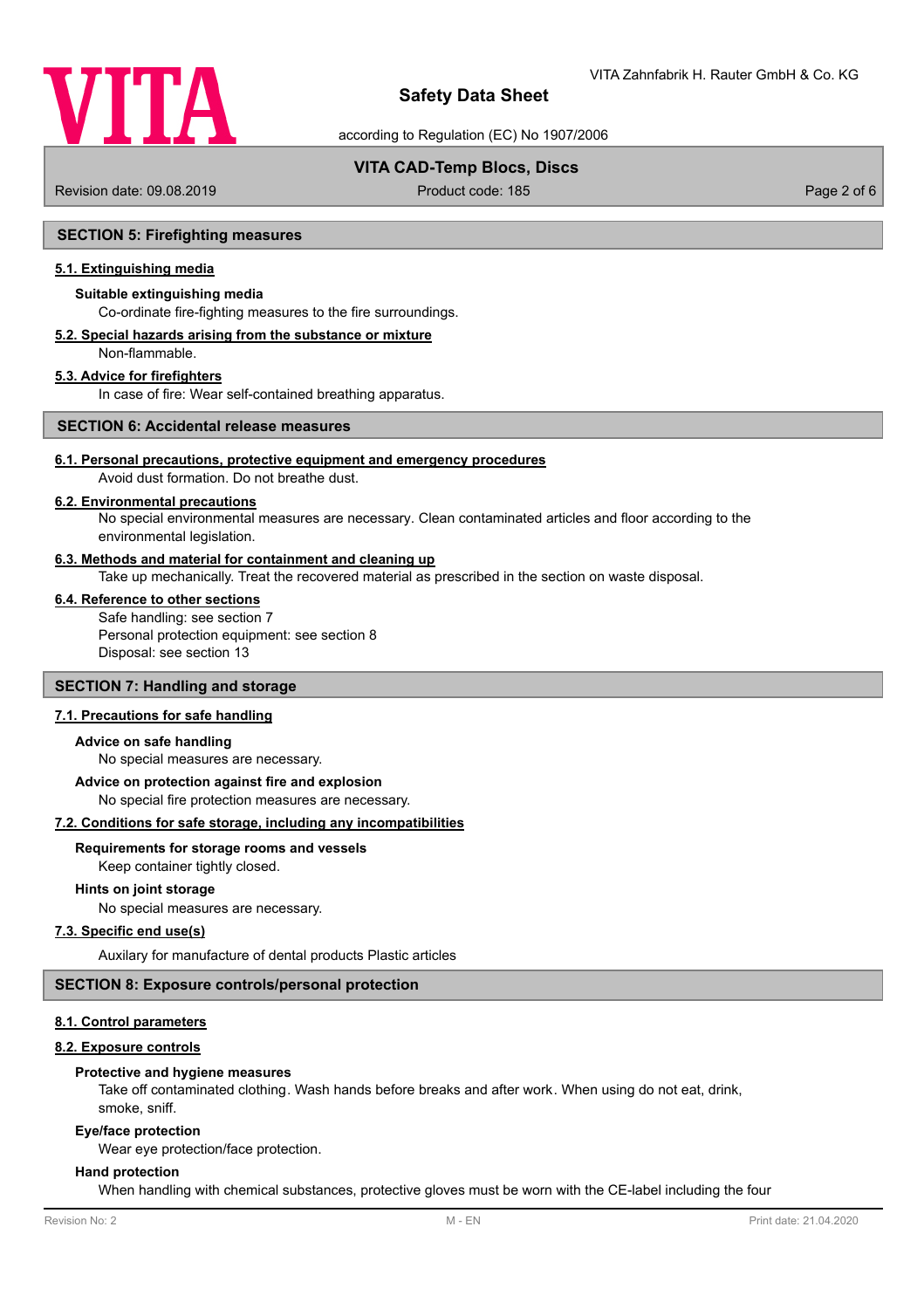

according to Regulation (EC) No 1907/2006

# **VITA CAD-Temp Blocs, Discs**

Revision date: 09.08.2019 **Product code: 185** Page 3 of 6

control digits. The quality of the protective gloves resistant to chemicals must be chosen as a function of the specific working place concentration and quantity of hazardous substances. For special purposes, it is recommended to check the resistance to chemicals of the protective gloves mentioned above together with the supplier of these gloves.

## **Skin protection**

Use of protective clothing.

## **Respiratory protection**

In case of inadequate ventilation wear respiratory protection. Do not breathe dust.

### **SECTION 9: Physical and chemical properties**

## **9.1. Information on basic physical and chemical properties**

| Physical state:<br>Colour:                                    | solid     |                           |
|---------------------------------------------------------------|-----------|---------------------------|
| Odour:                                                        | odourless |                           |
| pH-Value:                                                     |           | not determined            |
| Changes in the physical state                                 |           |                           |
| Melting point:                                                |           | not determined            |
| Initial boiling point and boiling range:                      |           | x                         |
| Flash point:                                                  |           | ?                         |
| <b>Flammability</b>                                           |           |                           |
| Solid:                                                        |           | not determined            |
| Gas:                                                          |           | not applicable            |
| <b>Explosive properties</b><br>The product is not: Explosive. |           |                           |
| Lower explosion limits:                                       |           | not determined            |
| Upper explosion limits:                                       |           | not determined            |
| <b>Auto-ignition temperature</b>                              |           |                           |
| Solid:                                                        |           | not determined            |
| Gas:                                                          |           | not applicable            |
| Decomposition temperature:                                    |           | not determined            |
| <b>Oxidizing properties</b><br>Not oxidising.                 |           |                           |
| Vapour pressure:<br>(at 50 $^{\circ}$ C)                      |           | <=1100 hPa                |
| Density:                                                      |           | 1,28000 g/cm <sup>3</sup> |
| Water solubility:                                             |           | No                        |
| Solubility in other solvents<br>not determined                |           |                           |
| Partition coefficient:                                        |           | not determined            |
| Vapour density:                                               |           | not determined            |
| Evaporation rate:                                             |           | not determined            |
| 9.2. Other information                                        |           |                           |
| Solid content:                                                |           | 100,0 %                   |

# **SECTION 10: Stability and reactivity**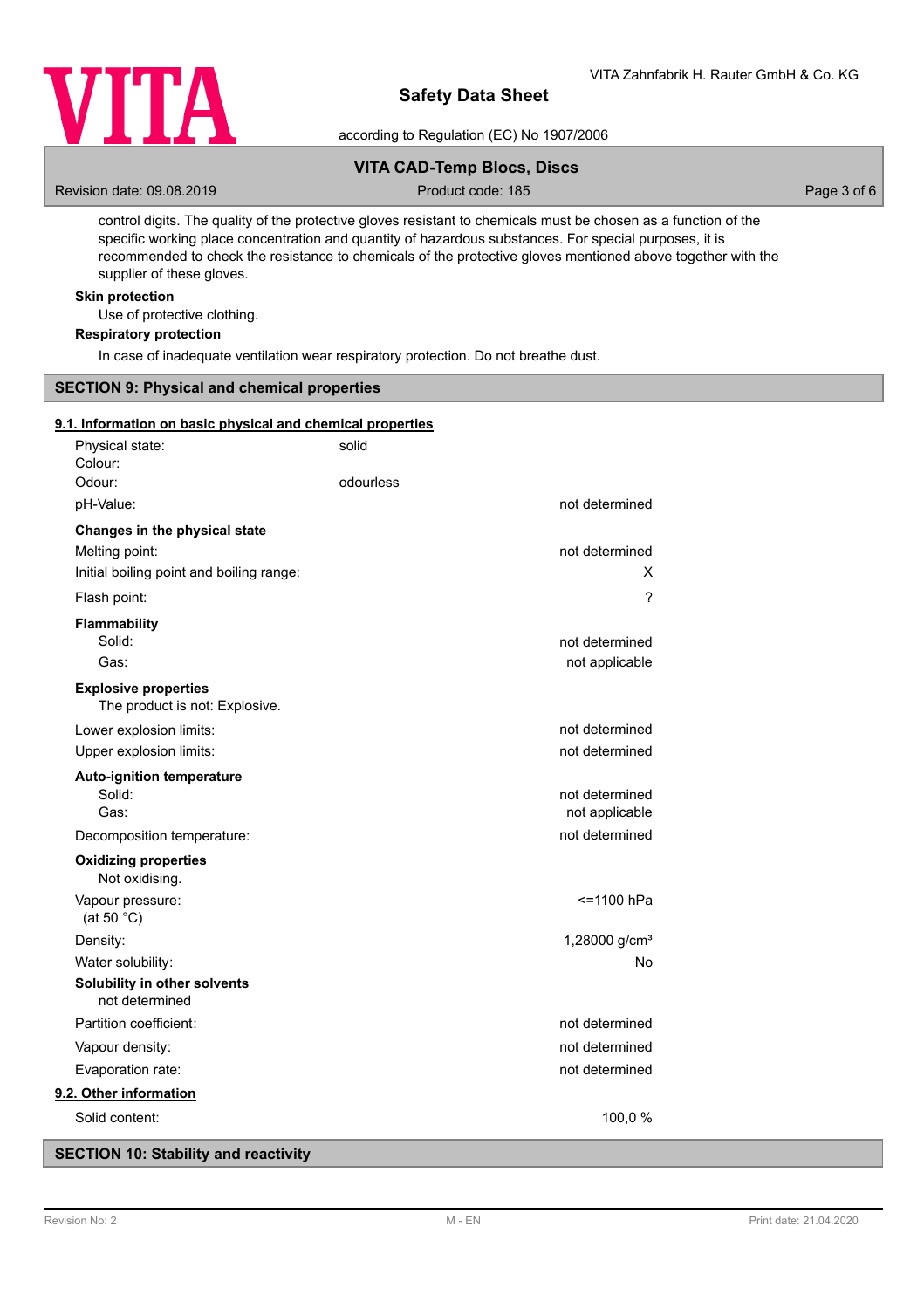

according to Regulation (EC) No 1907/2006

## **VITA CAD-Temp Blocs, Discs**

Revision date: 09.08.2019 **Product code: 185** Product code: 185 Page 4 of 6

## **10.1. Reactivity**

No hazardous reaction when handled and stored according to provisions.

## **10.2. Chemical stability**

The product is stable under storage at normal ambient temperatures.

### **10.3. Possibility of hazardous reactions**

No known hazardous reactions.

#### **10.4. Conditions to avoid**

none

## **10.5. Incompatible materials**

No information available.

## **10.6. Hazardous decomposition products**

No known hazardous decomposition products.

## **SECTION 11: Toxicological information**

### **11.1. Information on toxicological effects**

#### **Acute toxicity**

Based on available data, the classification criteria are not met.

#### **Irritation and corrosivity**

Based on available data, the classification criteria are not met.

#### **Sensitising effects**

Based on available data, the classification criteria are not met.

#### **Carcinogenic/mutagenic/toxic effects for reproduction**

Based on available data, the classification criteria are not met.

## **STOT-single exposure**

Based on available data, the classification criteria are not met.

## **STOT-repeated exposure**

Based on available data, the classification criteria are not met.

# **Aspiration hazard**

Based on available data, the classification criteria are not met.

### **Additional information on tests**

The mixture is classified as not hazardous according to regulation (EC) No 1272/2008 [CLP].

#### **SECTION 12: Ecological information**

#### **12.1. Toxicity**

The product is not: Ecotoxic.

#### **12.2. Persistence and degradability**

The product has not been tested.

#### **12.3. Bioaccumulative potential**

The product has not been tested.

#### **12.4. Mobility in soil**

The product has not been tested.

## **12.5. Results of PBT and vPvB assessment**

The product has not been tested.

# **12.6. Other adverse effects**

No information available.

## **Further information**

Avoid release to the environment.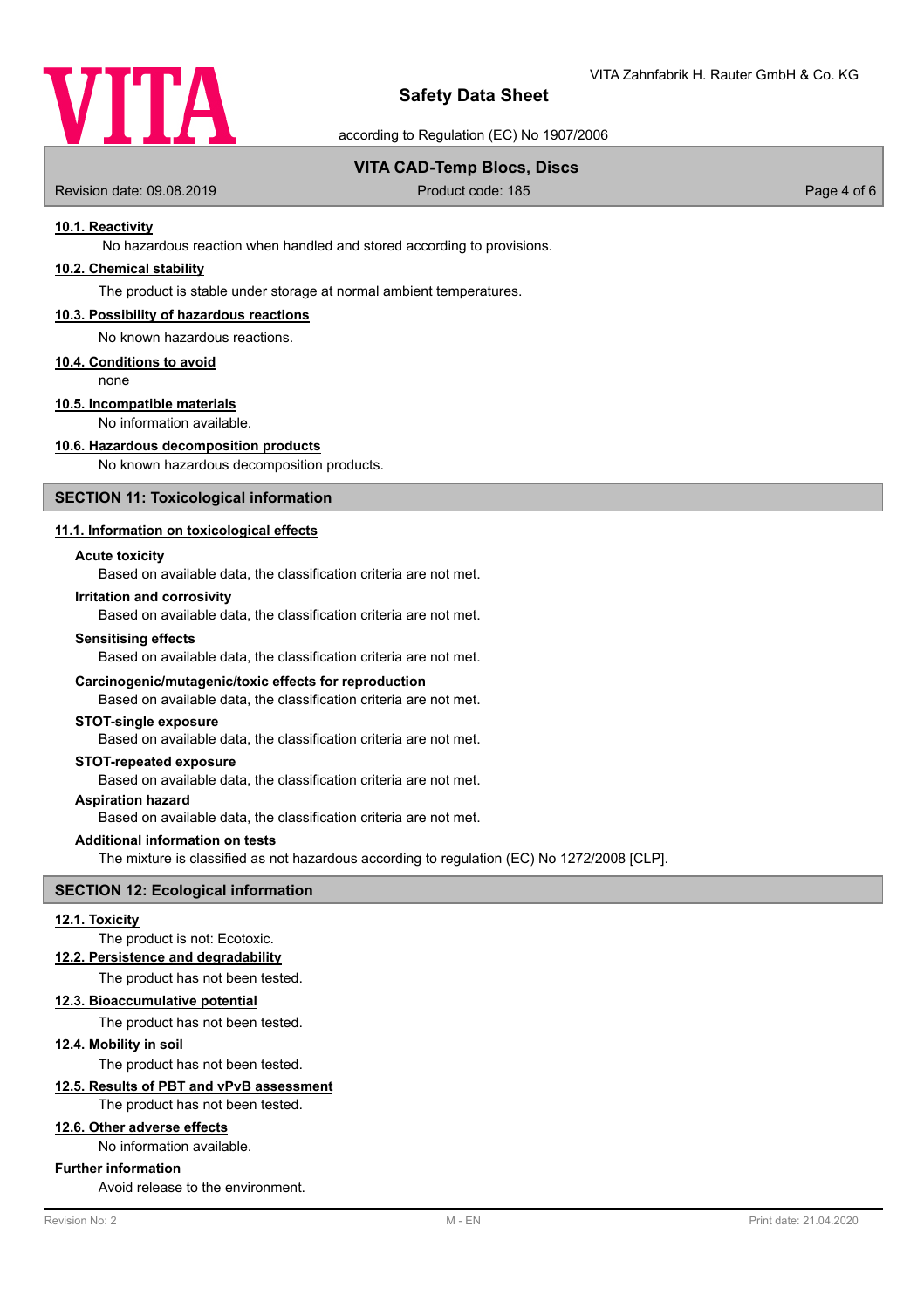

according to Regulation (EC) No 1907/2006

## **VITA CAD-Temp Blocs, Discs**

Revision date: 09.08.2019 **Product code: 185** Page 5 of 6 Page 5 of 6

# **SECTION 13: Disposal considerations**

## **13.1. Waste treatment methods**

# **Disposal recommendations**

Dispose of waste according to applicable legislation. Waste codes/waste designations according to EWC/AVV

## **Contaminated packaging**

Wash with plenty of water. Completely emptied packages can be recycled. Waste codes/waste designations according to EWC/AVV

# **SECTION 14: Transport information**

| Land transport (ADR/RID)                                                                   |                                                                                                      |  |
|--------------------------------------------------------------------------------------------|------------------------------------------------------------------------------------------------------|--|
| 14.1. UN number:                                                                           | No dangerous good in sense of this transport regulation.                                             |  |
| 14.2. UN proper shipping name:                                                             | No dangerous good in sense of this transport regulation.                                             |  |
| 14.3. Transport hazard class(es):                                                          | No dangerous good in sense of this transport regulation.                                             |  |
| 14.4. Packing group:                                                                       | No dangerous good in sense of this transport regulation.                                             |  |
| Inland waterways transport (ADN)                                                           |                                                                                                      |  |
| 14.1. UN number:                                                                           | No dangerous good in sense of this transport regulation.                                             |  |
| 14.2. UN proper shipping name:                                                             | No dangerous good in sense of this transport regulation.                                             |  |
| 14.3. Transport hazard class(es):                                                          | No dangerous good in sense of this transport regulation.                                             |  |
| 14.4. Packing group:                                                                       | No dangerous good in sense of this transport regulation.                                             |  |
| <b>Marine transport (IMDG)</b>                                                             |                                                                                                      |  |
| 14.1. UN number:                                                                           | No dangerous good in sense of this transport regulation.                                             |  |
| 14.2. UN proper shipping name:                                                             | No dangerous good in sense of this transport regulation.                                             |  |
| 14.3. Transport hazard class(es):                                                          | No dangerous good in sense of this transport regulation.                                             |  |
| 14.4. Packing group:                                                                       | No dangerous good in sense of this transport regulation.                                             |  |
| Air transport (ICAO-TI/IATA-DGR)                                                           |                                                                                                      |  |
| 14.1. UN number:                                                                           | No dangerous good in sense of this transport regulation.                                             |  |
| 14.2. UN proper shipping name:                                                             | No dangerous good in sense of this transport regulation.                                             |  |
| 14.3. Transport hazard class(es):                                                          | No dangerous good in sense of this transport regulation.                                             |  |
| 14.4. Packing group:                                                                       | No dangerous good in sense of this transport regulation.                                             |  |
| 14.5. Environmental hazards                                                                |                                                                                                      |  |
| ENVIRONMENTALLY HAZARDOUS:                                                                 | no                                                                                                   |  |
| 14.6. Special precautions for user<br>No information available.                            |                                                                                                      |  |
| 14.7. Transport in bulk according to Annex II of Marpol and the IBC Code<br>not applicable |                                                                                                      |  |
| <b>SECTION 15: Regulatory information</b>                                                  |                                                                                                      |  |
|                                                                                            | 15.1. Safety, health and environmental regulations/legislation specific for the substance or mixture |  |
| EU regulatory information                                                                  |                                                                                                      |  |
| Information according to 2012/18/EU<br>(SEVESO III):                                       | Not subject to 2012/18/EU (SEVESO III)                                                               |  |
| National regulatory information                                                            |                                                                                                      |  |
| Water hazard class (D):                                                                    | - - non-hazardous to water                                                                           |  |
|                                                                                            |                                                                                                      |  |